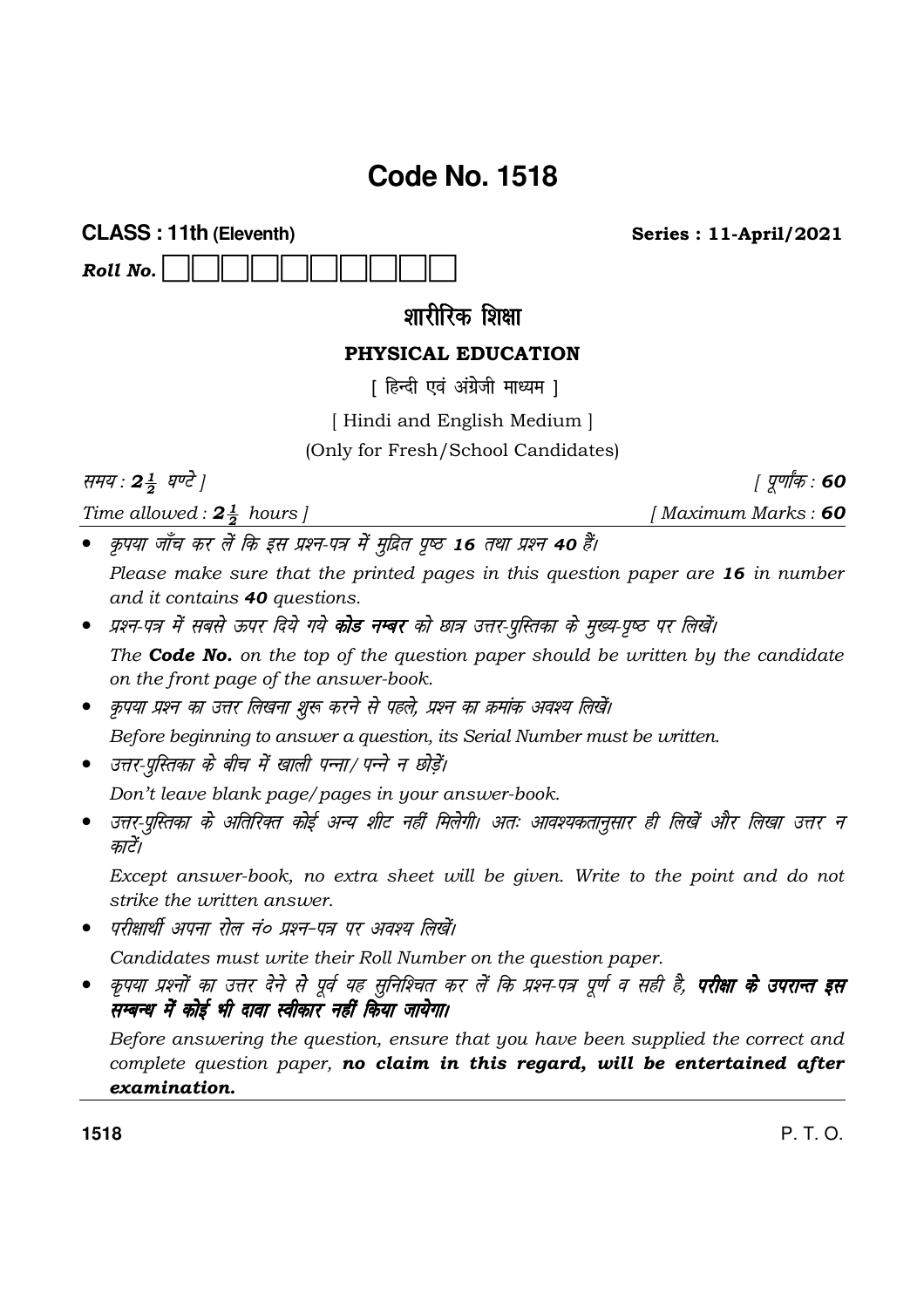## सामान्य निर्देश :

- सभी प्रश्न अनिवार्य हैं।  $(i)$
- (ii) प्रत्येक प्रश्न के अंक उसके सामने दर्शाए गए हैं।
- (iii) प्रश्न संख्या 1 एवं 2 आंतरिक विकल्पों के साथ दीर्घ उत्तरीय प्रश्न हैं। प्रत्येक प्रश्न 5 अंकों का है।
- (iv) प्रश्न संख्या 3 से 6 तक लघु उत्तरीय प्रश्न हैं। प्रत्येक प्रश्न 3 अंकों का है।
- (v) प्रश्न संख्या 7 से 10 तक अतिलघु उत्तरीय प्रश्न हैं। प्रत्येक प्रश्न 2 अंकों का है।
- (vi) प्रश्न संख्या 11 से 40 तक वस्तुनिष्ठ प्रकार के प्रश्न हैं। जिसमें प्रश्न सं० 11 से 20 तक के उत्तर एक शब्द **अथवा** एक वाक्य में दीजिए तथा प्रश्न सं० 21 से 40 तक बहविकल्पीय प्रश्न हैं। प्रत्येक प्रश्न 1 अंक का है।

#### **General Instructions:**

- All questions are compulsory.  $(i)$
- $(ii)$ Marks for each question are indicated against it.
- (iii) Question Nos. 1 & 2 are Long Answer Type Questions with internal choices. Each question carries 5 marks.
- (iv) Question Nos. 3 to 6 are Short Answer Type Questions. Each question carries 3 marks.
- Question Nos. 7 to 10 are Very Short Answer Type Questions. Each question  $(v)$ carries 2 marks.
- (vi) Question No. 11 to 40 consists of Objective Type Questions. In which Question No. 11 to 20 are to be answered in one word or one sentence and Question No. 21 to 40 are Multiple Choice Questions. Each question carries  $1$  mark.

#### **भाग – क**

#### **SECTION - A**

1. अच्छे स्वास्थ्य को बनाए रखने में अच्छे आसन के महत्त्व का उल्लेख कीजिए।

5

1518

Elaborate the importance of good posture for maintaining good health.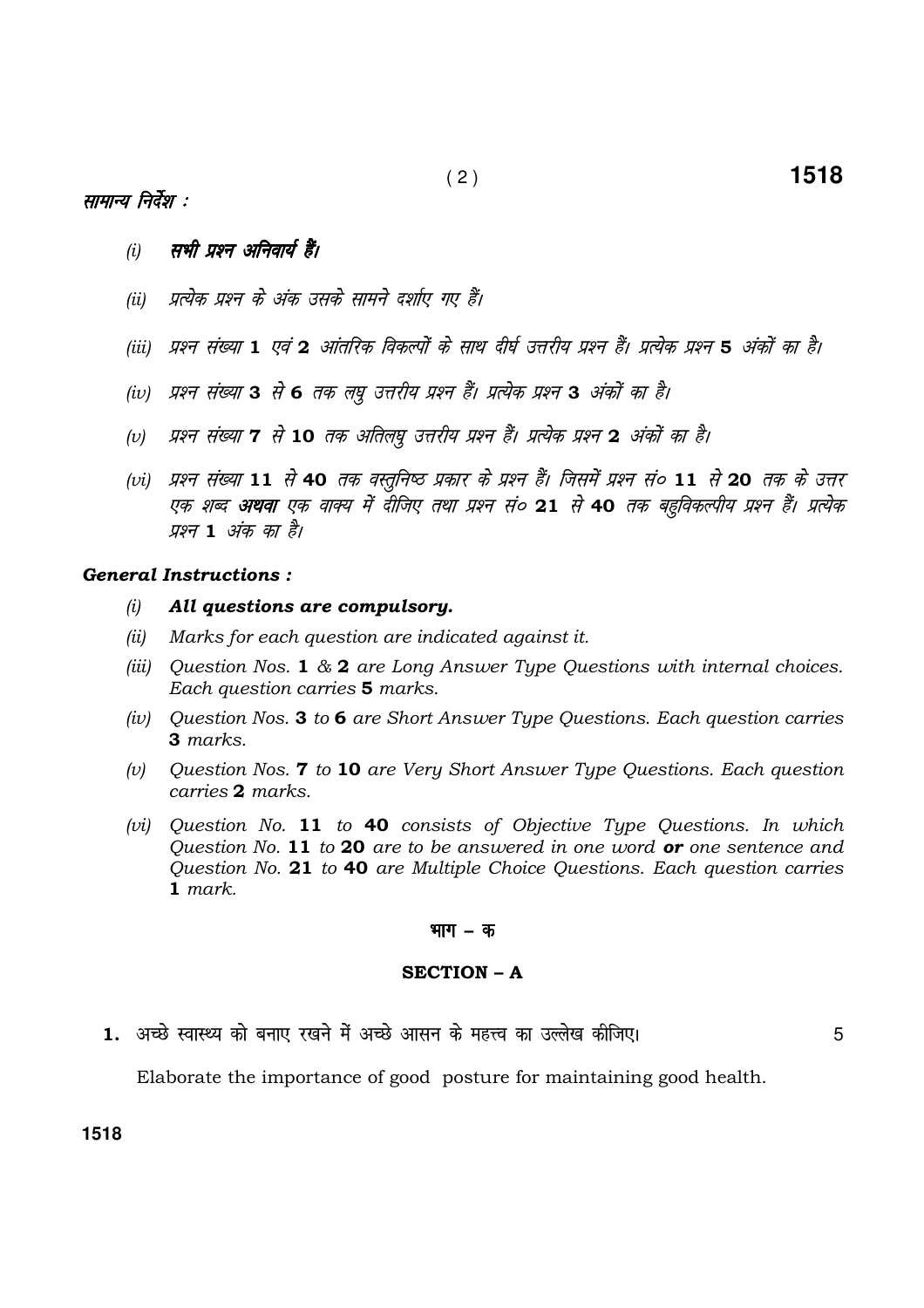#### $(3)$

# **OR**

अथवा

अभिप्रेरण क्या है ? खेलों के क्षेत्र में अभिप्रेरण की भूमिका का वर्णन कीजिए।

What is Motivation ? Discuss the role of motivation in the field of sports.

2. संक्रामक रोगों से क्या तात्पर्य है ? संक्रामक रोगों से बचाव व नियंत्रण के उपायों का वर्णन कीजिए। 5 What do you mean by Communicable Diseases ? Discuss the measures of prevention and control from communicable diseases.

#### अथवा

#### **OR**

श्वसन संस्थान का विस्तारपूर्वक वर्णन कीजिए।

1518

Discuss the Respiratory System in detail.

#### भाग - ख

#### **SECTION - B**

|     | 3. असीमित गति वाले जोड़ों का वर्णन करें।                                             | 3 |
|-----|--------------------------------------------------------------------------------------|---|
|     | Discuss the freely movable joints.                                                   |   |
|     | 4. व्यायाम के रक्त प्रवाह संस्थान पर पड़ने वाले प्रभावों का संक्षेप में वर्णन कीजिए। | 3 |
|     | Discuss the effects of Exercise on Circulatory System in brief.                      |   |
|     | 5. थकावट के कारणों का संक्षेप में वर्णन करें।                                        | 3 |
|     | Discuss the causes of fatigue in brief.                                              |   |
| 518 |                                                                                      |   |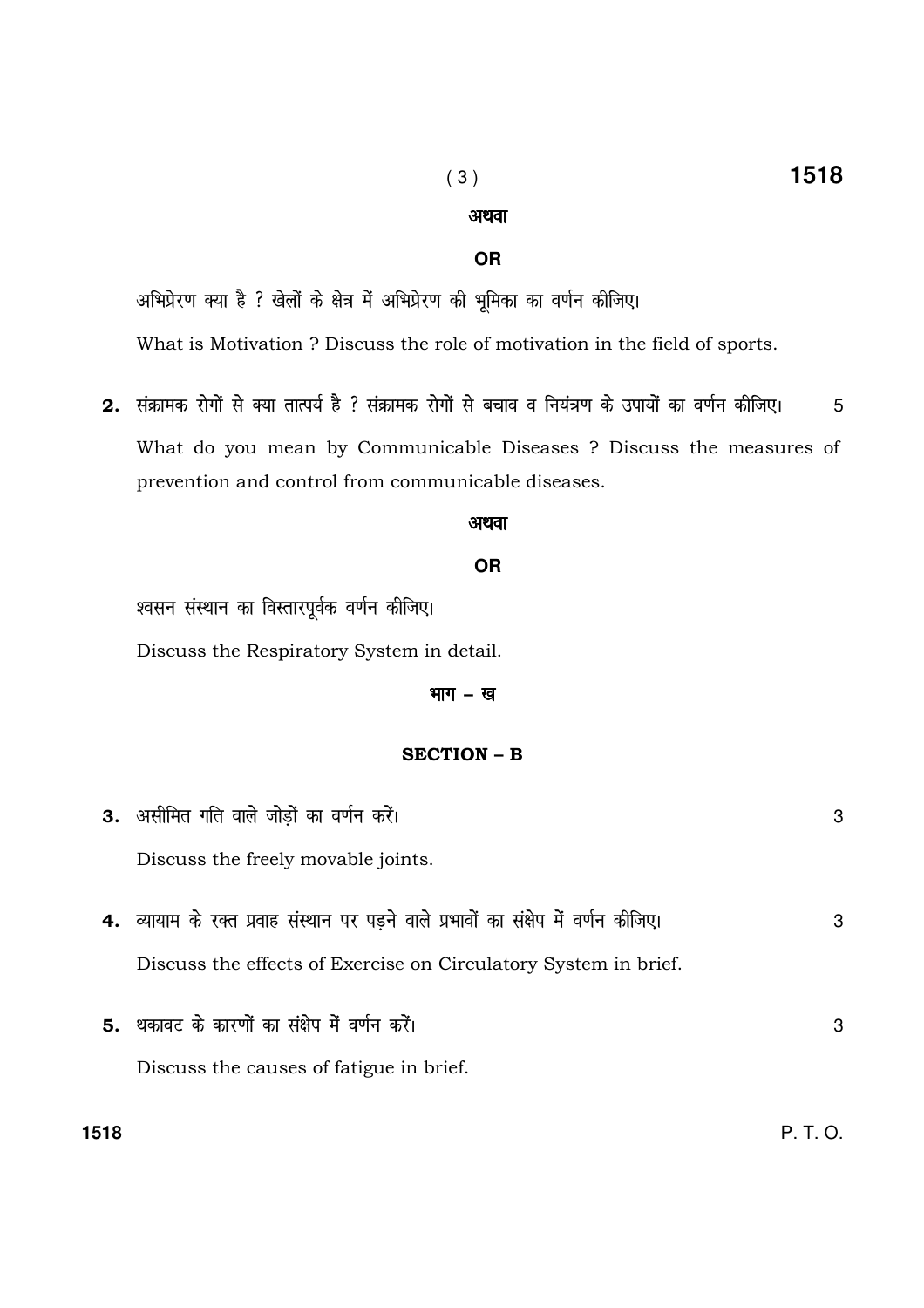| <b>6.</b> डेंगू क्या है ? इसके लक्षणों तथा बचाव व रोकथाम का वर्णन कीजिए। |
|--------------------------------------------------------------------------|
| What is Dengue? Explain its symptoms and control and prevention.         |

### भाग - ग

 $(4)$ 

1518

 $\overline{3}$ 

#### **SECTION - C**

| भाग – घ                                       |   |
|-----------------------------------------------|---|
| Clarify the meaning of Sports Psychology.     |   |
| 10. खेल मनोविज्ञान का अर्थ स्पष्ट करें।       | 2 |
| What do you mean by occupational health?      |   |
| 9. व्यावसायिक स्वास्थ्य से क्या अभिप्राय है ? | 2 |
| Discuss the types of Malaria.                 |   |
| 8. मलेरिया के प्रकारों का वर्णन कीजिए।        | 2 |
| What do you mean by Sportsmanship?            |   |
| 7. खेल भावना से क्या तात्पर्य है ?            | 2 |

#### **SECTION - D**

| 11. बच्चों के सर्वांगीण विकास के लिए क्या आवश्यक है ?     |  |
|-----------------------------------------------------------|--|
| What is essential for harmonious development of Children? |  |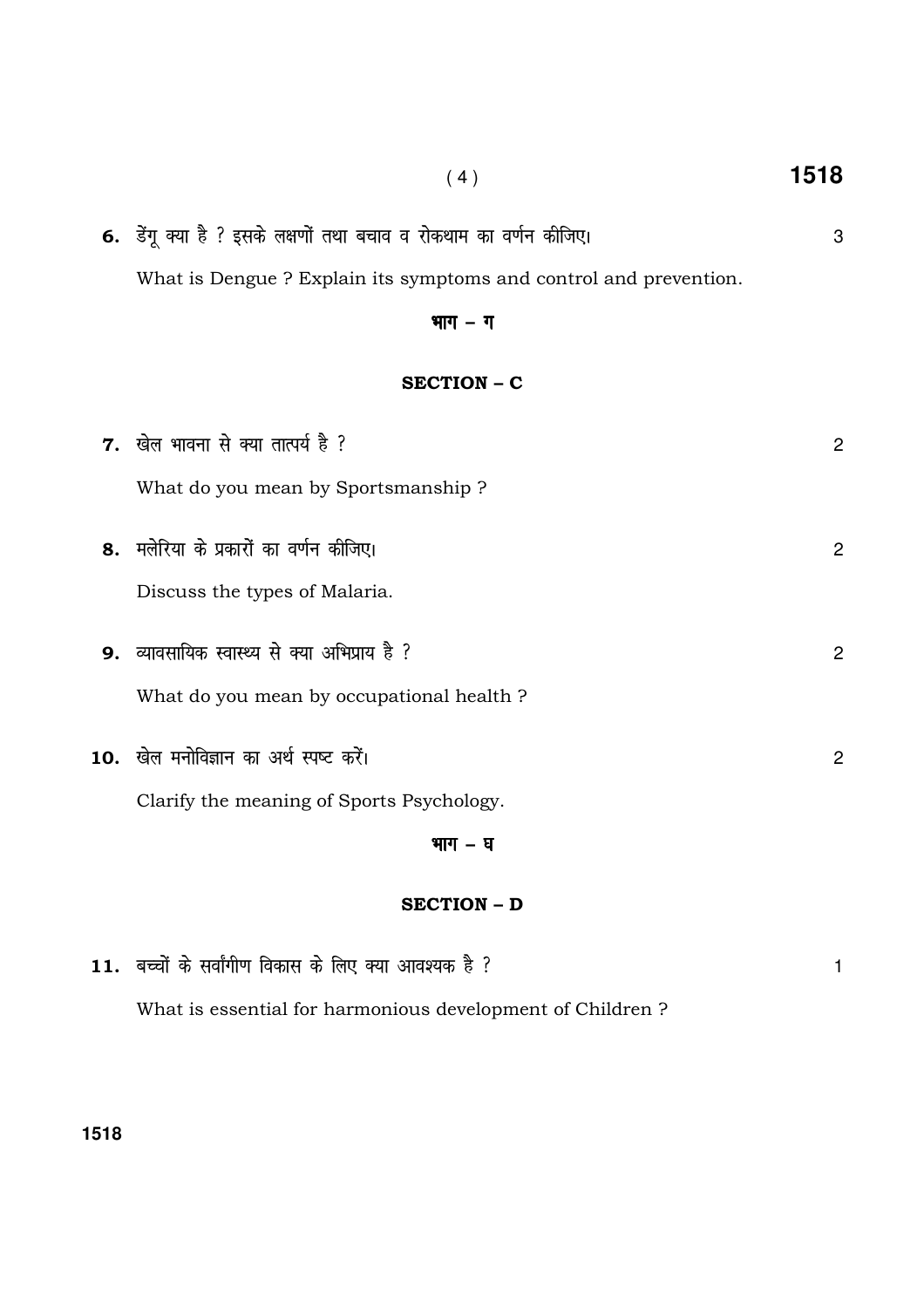| (5)                                                                                                                                              | 1518         |
|--------------------------------------------------------------------------------------------------------------------------------------------------|--------------|
| 12. पढ़ते समय पुस्तक आँखों से कितनी दूर होनी चाहिए ?<br>While reading, what should be the distance of the book from eyes?                        | $\mathbf{1}$ |
| 13. हमारे हृदय में कितने कोष्ठ होते हैं ?<br>How many chambers are there in our Heart?                                                           | 1            |
| 14. किस अस्थि को शरीर का आधार स्तम्भ माना जाता है ?<br>Which bone is considered the back bone of the body?                                       | 1            |
| 15. फेफड़े किस संस्थान का अंग हैं ?<br>Lungs are the organ of which system?                                                                      | 1            |
| 16. हीमोग्लोबिन का रंग कैसा होता है ?<br>What is the colour of Haemoglobin?                                                                      | 1            |
| 17. W.H.O. का पूर्ण रूप लिखें।<br>Write down the full form of W.H.O.                                                                             | 1            |
| 18. शारीरिक शिक्षा किसका अभिन्न अंग है ?<br>Whose integral part is Physical Education?                                                           | 1            |
| 19. प्रत्येक व्यक्ति के शरीर पर निरन्तर कौन-सी शक्ति प्रभाव डालती रहती है ?<br>Which force persistently affects on the body of every individual? | 1            |
|                                                                                                                                                  |              |

P. T. O.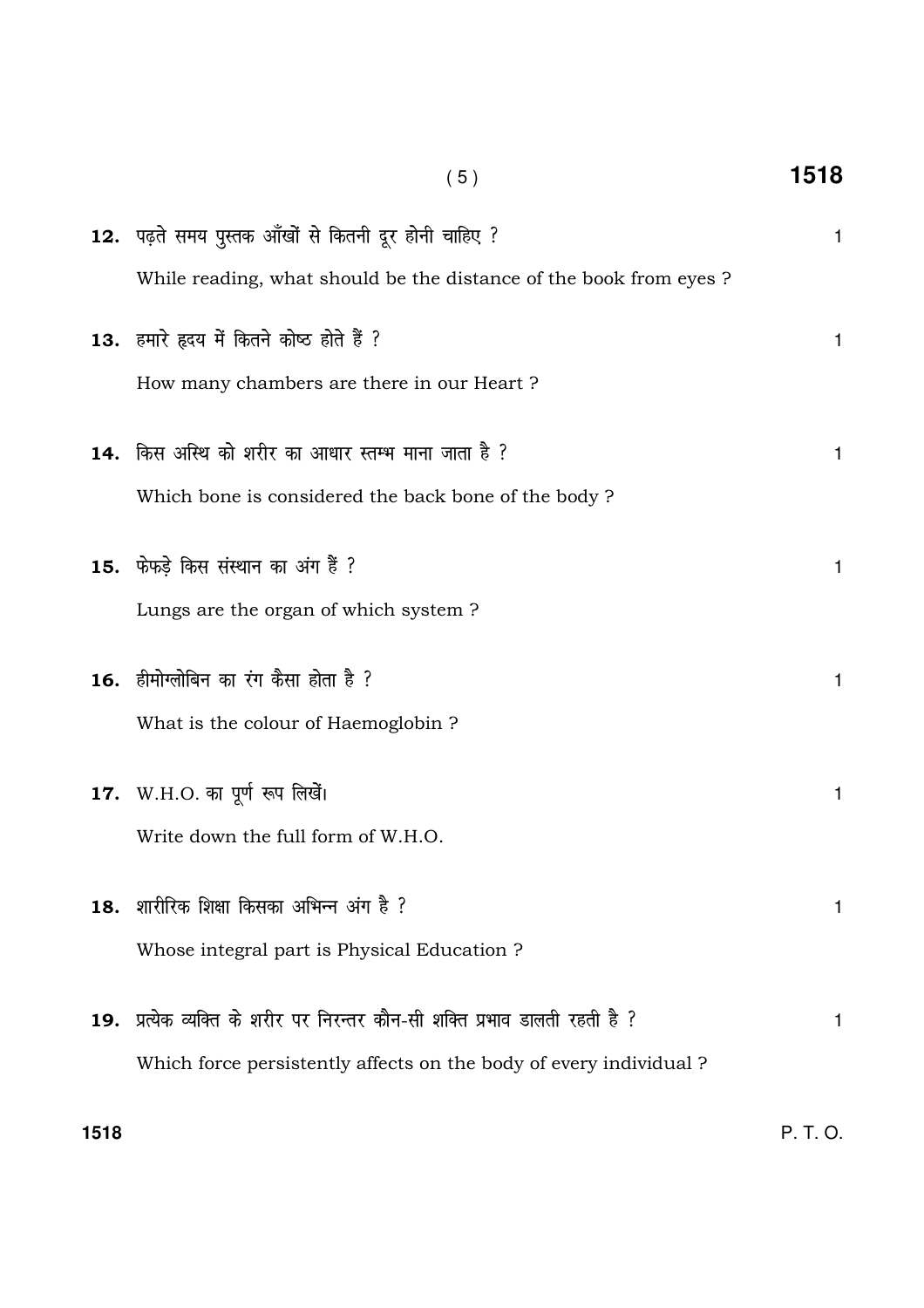|     |     | (6)                                                                    | 1518 |
|-----|-----|------------------------------------------------------------------------|------|
|     |     | 20. क्या शारीरिक शिक्षा स्थूलता पर नियंत्रण करती है ?                  | 1    |
|     |     | Does Physical Education control over obesity ?                         |      |
| 21. |     | ''मनोविज्ञान, मानव के व्यवहार का विज्ञान है।'' यह किसका कथन है ?       | 1    |
|     | (A) | पिल्सबरी                                                               |      |
|     | (B) | वाटसन                                                                  |      |
|     | (C) | वुडवर्थ                                                                |      |
|     | (D) | सिंगर                                                                  |      |
|     |     | "Psychology is the science of human behaviour." Whose statement is it? |      |
|     | (A) | Pillsbury                                                              |      |
|     | (B) | Watson                                                                 |      |
|     | (C) | Woodworth                                                              |      |
|     | (D) | Singer                                                                 |      |
|     |     | 22. हमारे शरीर के निचले भाग में कितनी अस्थियाँ होती हैं ?              | 1    |
|     | (A) | 60                                                                     |      |
|     | (B) | 62                                                                     |      |
|     | (C) | 64                                                                     |      |
|     |     | (D) इनमें से कोई नहीं                                                  |      |

1518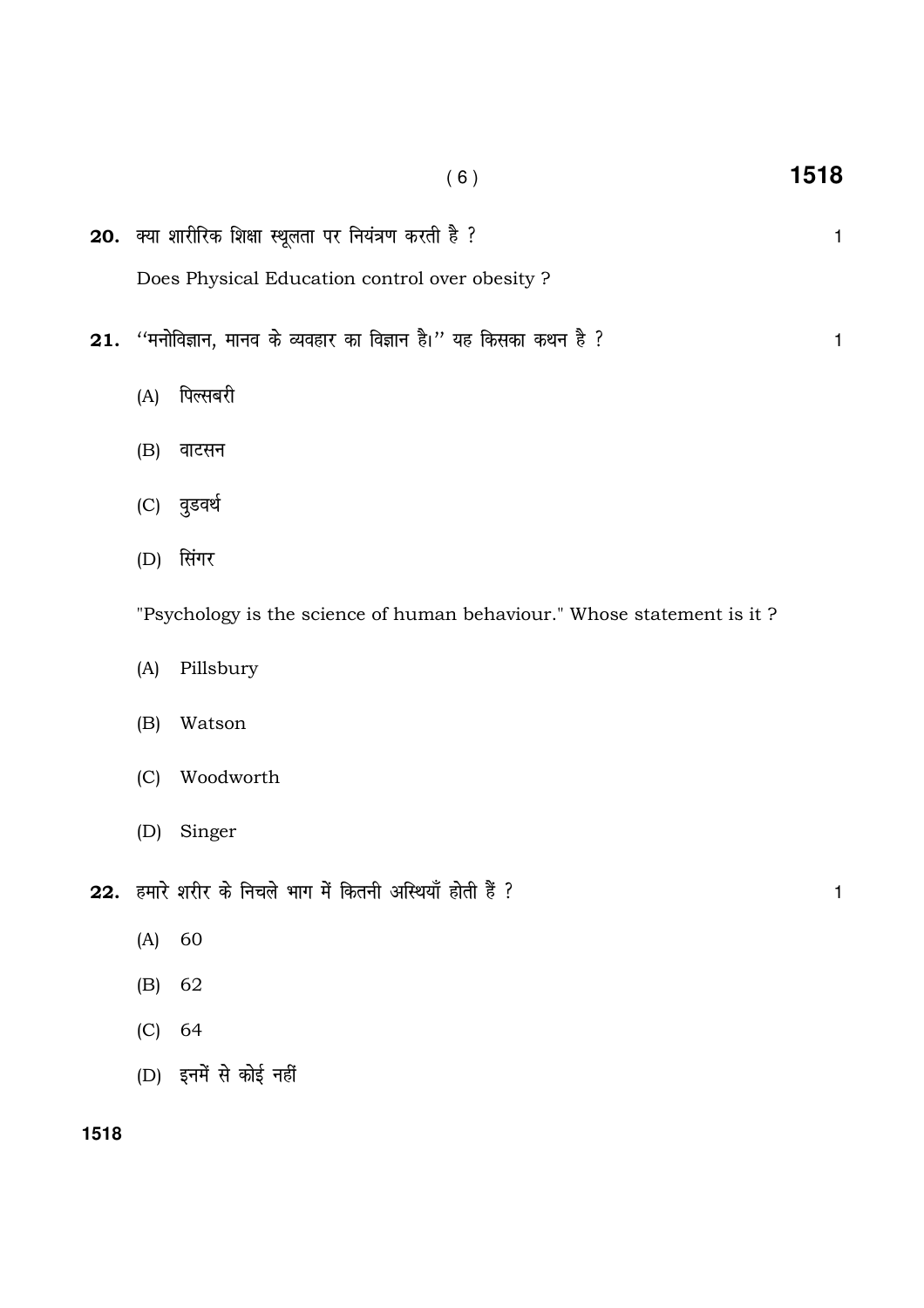How many bones are there in the lower part of our body ?

- (A) 60
- (B) 62
- (C) 64
- (D) None of these
- $23.$  किसने कहा था कि ''स्वास्थ्य प्रथम पूँजी है'' ? बाल के बाद कर से प्रशासक कर बात है। 1
	- (A) वर्डूसवर्थ
	- (B) इमर्सन
	- (C) रोनाल्डो
	- (D) अरस्तू

Who said, "Health is the first wealth" ?

- (A) Wordsworth
- (B) Emerson
- (C) Ronaldo
- (D) Aristotle
- $24.$  तपेदिक के जीवाणु की खोज किसने की थी ?
	- (A) रार्बट कोच
	- (B) हिप्पोक्रेट्स
	- (C) लिस्टर
	- $(D)$  इनमें से कोई नहीं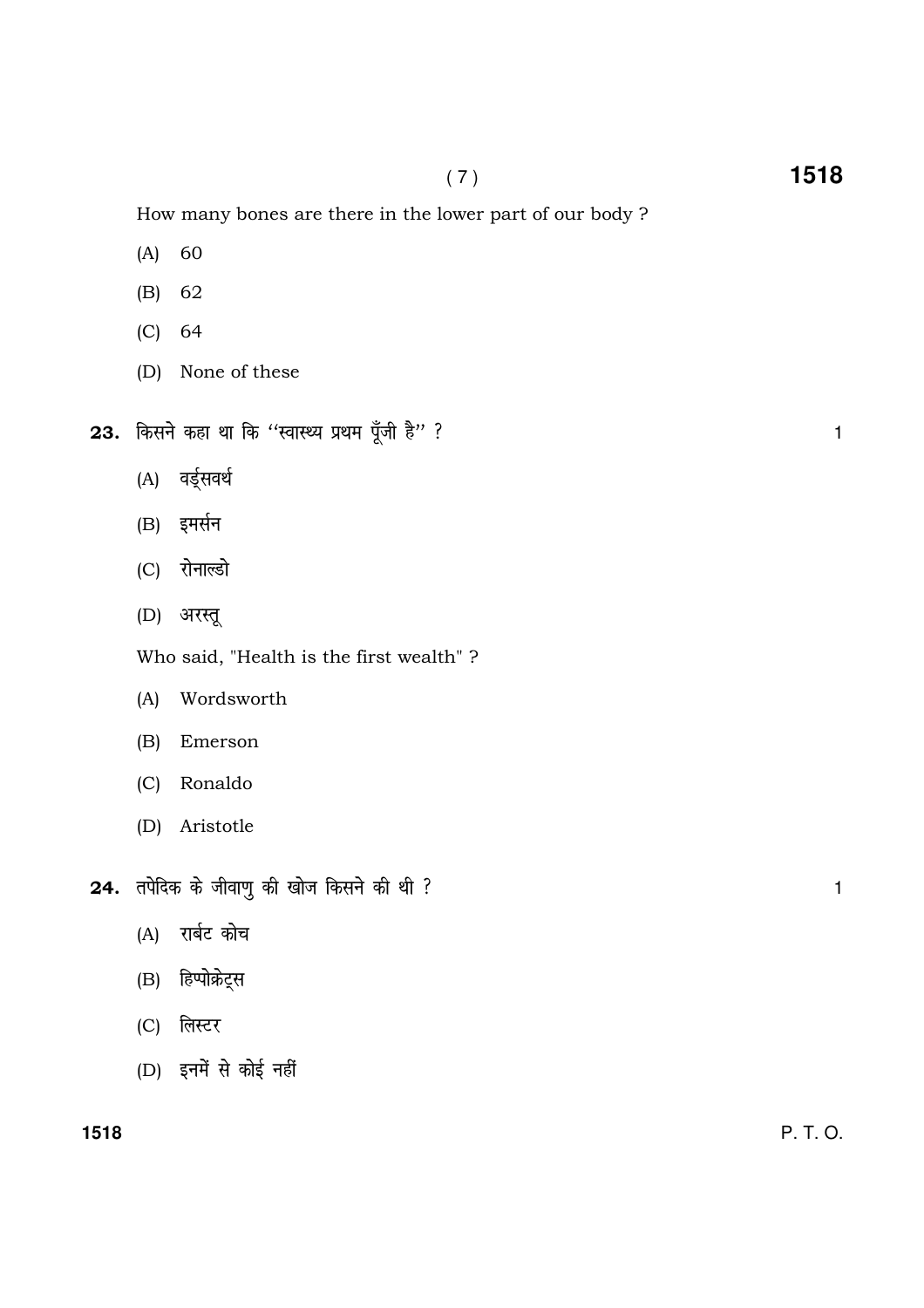$\mathbf{1}$ 

 $\mathbf{1}$ 

Who discovered the virus of Tuberculosis?

- $(A)$ Robert Koach
- $(B)$ Hippocrates
- (C) Lister
- (D) None of these
- 25. निम्नलिखित में से कौन-सी चपटी अस्थि नहीं है ?
	- (A) स्टर्नम
	- (B) पसलियाँ
	- (C) फीमर
	- (D) स्कैपुला

Which one of the following is **not** a flat bone?

- $(A)$ Sternum
- $(B)$ Ribs
- (C) Femur
- (D) Scapula
- 26. आसन संबंधी विकृति का कौन-सा कारण है ?
	- (A) संतुलित भोजन का अभाव
	- (B) नियमित व्यायाम न करना
	- (C) बीमारी
	- (D) उपरोक्त सभी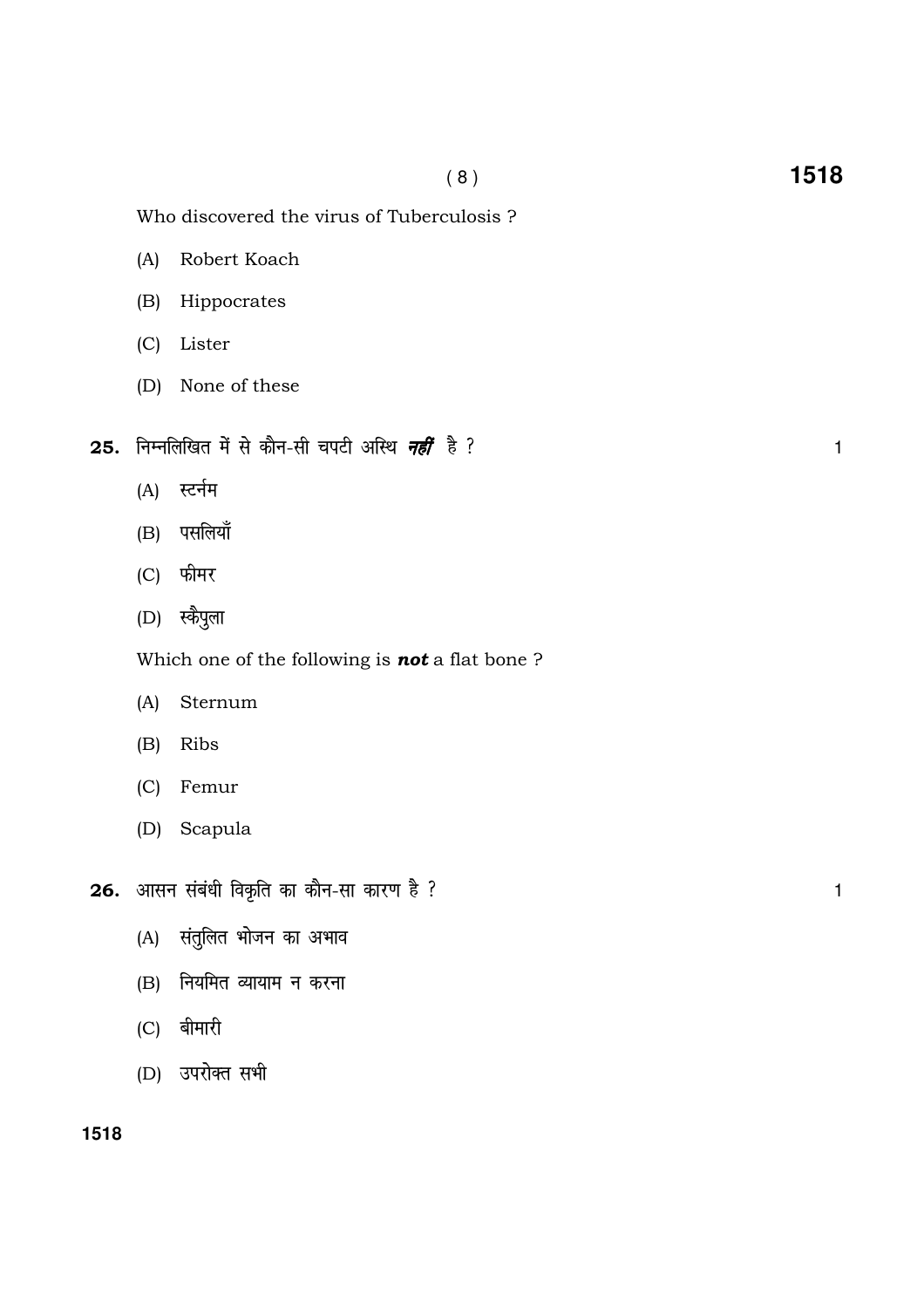|     | Which is the cause of postural deformity?                      |                                         |     |                  |   |
|-----|----------------------------------------------------------------|-----------------------------------------|-----|------------------|---|
|     | (A)                                                            | Lack of balanced diet                   |     |                  |   |
|     | (B)                                                            | Not doing regular exercise              |     |                  |   |
|     | (C)                                                            | Illness                                 |     |                  |   |
|     | (D)                                                            | All of the above                        |     |                  |   |
|     | <b>27.</b> पाचक नली की लम्बाई कितनी होती है ?                  |                                         |     |                  | 1 |
|     | (A)                                                            | 7 मी०                                   | (B) | 8 मी०            |   |
|     | (C)                                                            | 9 मी०                                   | (D) | $1.50$ मी०       |   |
|     |                                                                | What is the length of Alimentary Canal? |     |                  |   |
|     | (A)                                                            | 7 <sub>m</sub>                          | (B) | 8 <sub>m</sub>   |   |
|     | (C)                                                            | 9 <sub>m</sub>                          | (D) | $1.50 \text{ m}$ |   |
| 28. | पित्त का सान्द्र अवस्था में भण्डारण किस अंग में किया जाता है ? |                                         |     |                  | 1 |
|     | (A)                                                            | पित्ताशय में                            |     |                  |   |
|     | (B)                                                            | गुर्दे में                              |     |                  |   |
|     | (C)                                                            | यकृत में                                |     |                  |   |
|     |                                                                | (D) इनमें से कोई नहीं                   |     |                  |   |
|     | In which organ the bile is stored in concentrated form?        |                                         |     |                  |   |
|     | (A)                                                            | In Gall bladder                         |     |                  |   |
|     | (B)                                                            | In Kidneys                              |     |                  |   |
|     | (C)                                                            | In Liver                                |     |                  |   |
|     | (D)                                                            | None of these                           |     |                  |   |
|     |                                                                |                                         |     |                  |   |

( 9 ) **1518**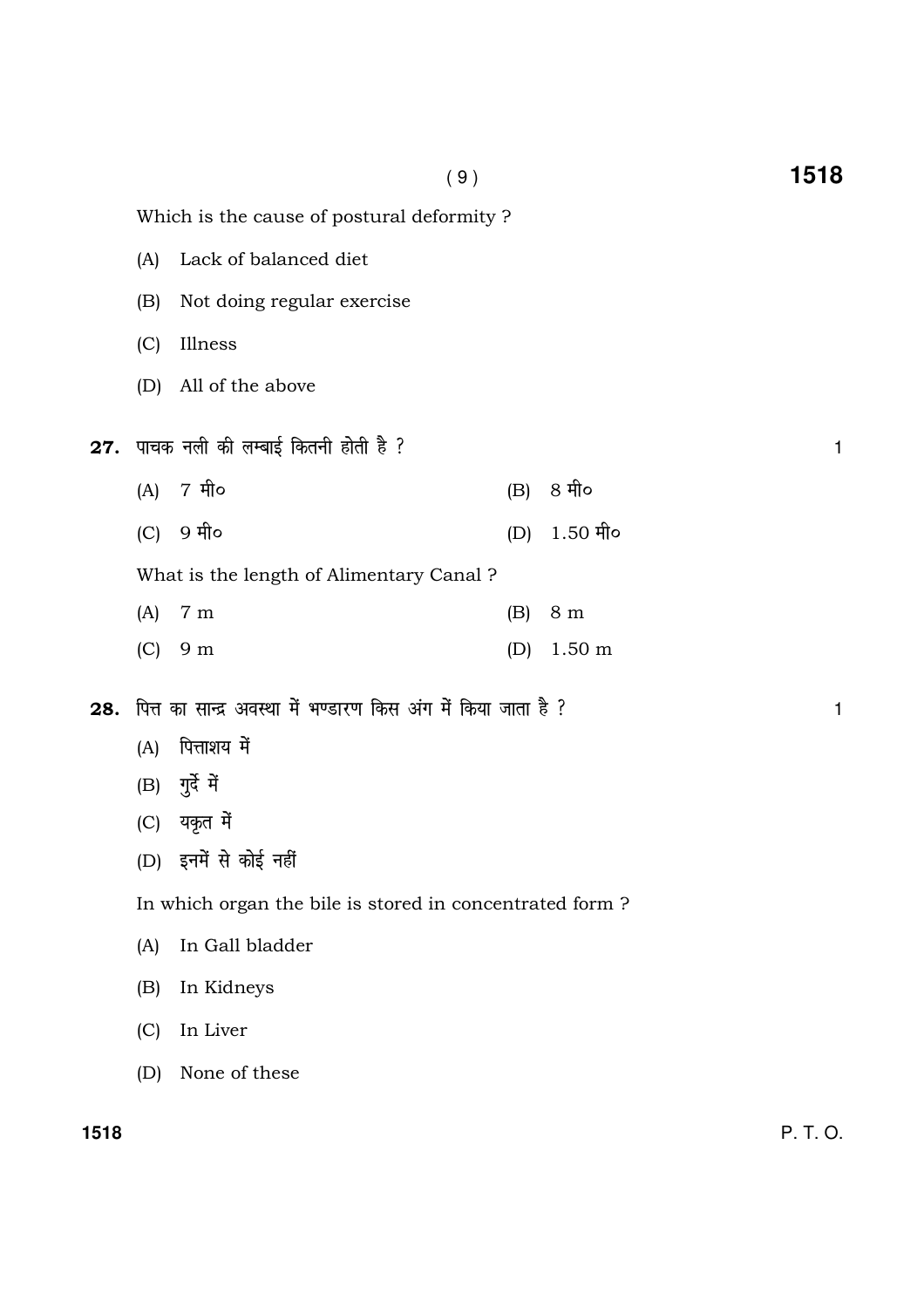- $29.$  ''मनोविज्ञान, व्यवहार का शुद्ध ज्ञान है।'' यह किसका कथन है ?
	- (A) पिल्सबरी
	- $(B)$  मर्फी
	- (C) वुडवर्थ
	- $(D)$  वाटसन

"Psychology is the positive science of behaviour." Whose statement is it ?

- (A) Pillsbury
- (B) Murphy
- (C) Woodworth
- (D) Watson

30. बी० सी० जी० का टीका किस रोग से बचाव के लिए लगाया जाता है ?

- $(A)$  मधुमेह
- $(B)$  तपेदिक
- $(C)$  प्लेग
- $(D)$  टेटनस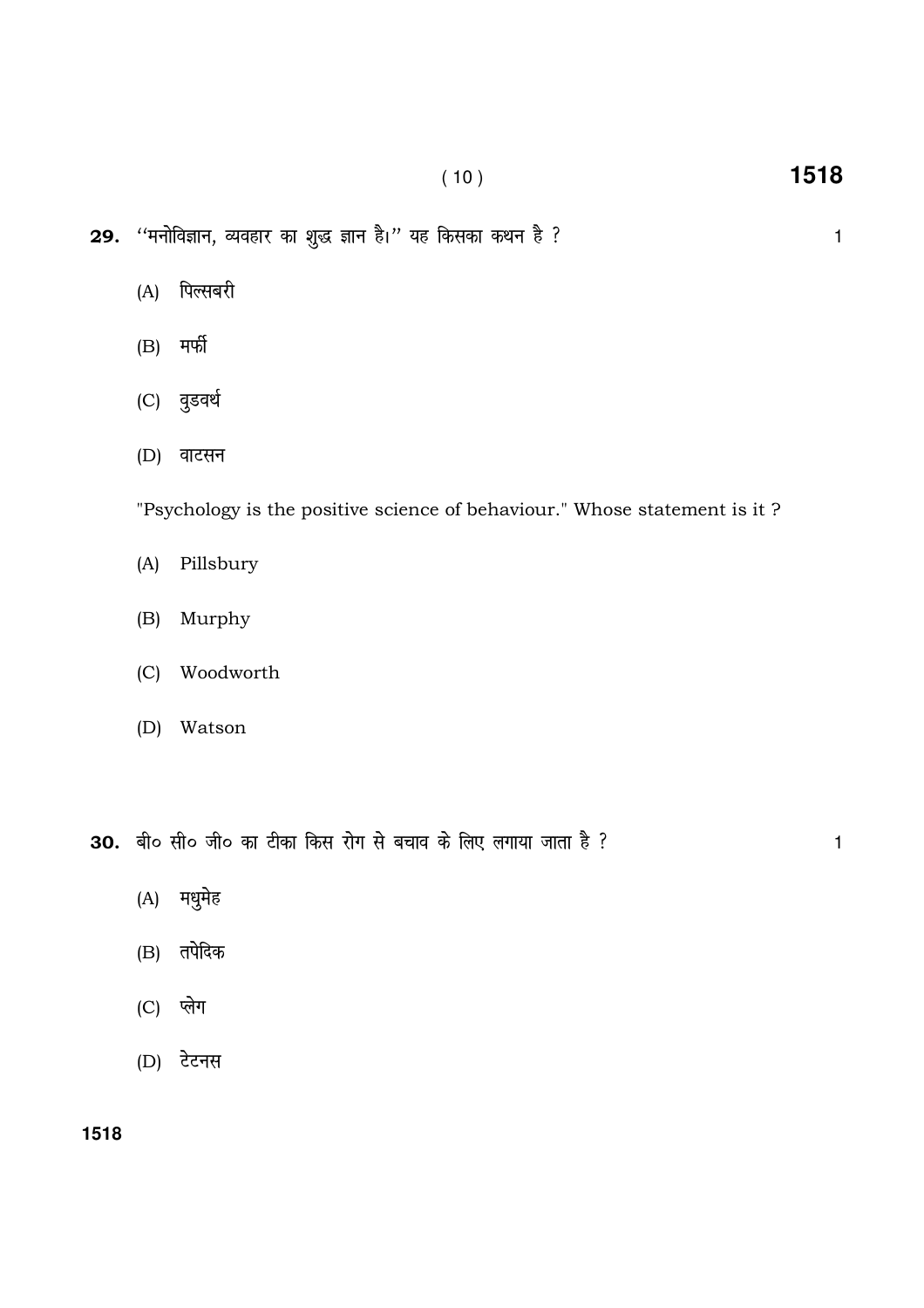$(11)$ 

 $\mathbf{1}$ 

The vaccination of B. C. G. is used to prevent which disease ?

- $(A)$ **Diabetes**
- Tuberculosis  $(B)$
- (C) Plague
- (D) Tetanus
- 31. निम्नलिखित में से कौन-सा रोग संक्रामक रोग है ?
	- (A) कैंसर
	- (B) प्लेग
	- (C) अस्थमा
	- (D) मधुमेह

Which one of the following is a communicable disease?

- Cancer  $(A)$
- $(B)$ Plague
- (C) Asthma
- (D) Diabetes
- 32. निम्नलिखित में से खेल भावना को विकसित करने का कौन-सा तरीका है ?
	- (A) अच्छी क्रियाओं को प्रोत्साहन देना
	- (B) खेल भावना पुरस्कार देना
	- (C) प्रशंसा करना
	- (D) उपरोक्त सभी

 $\mathbf{1}$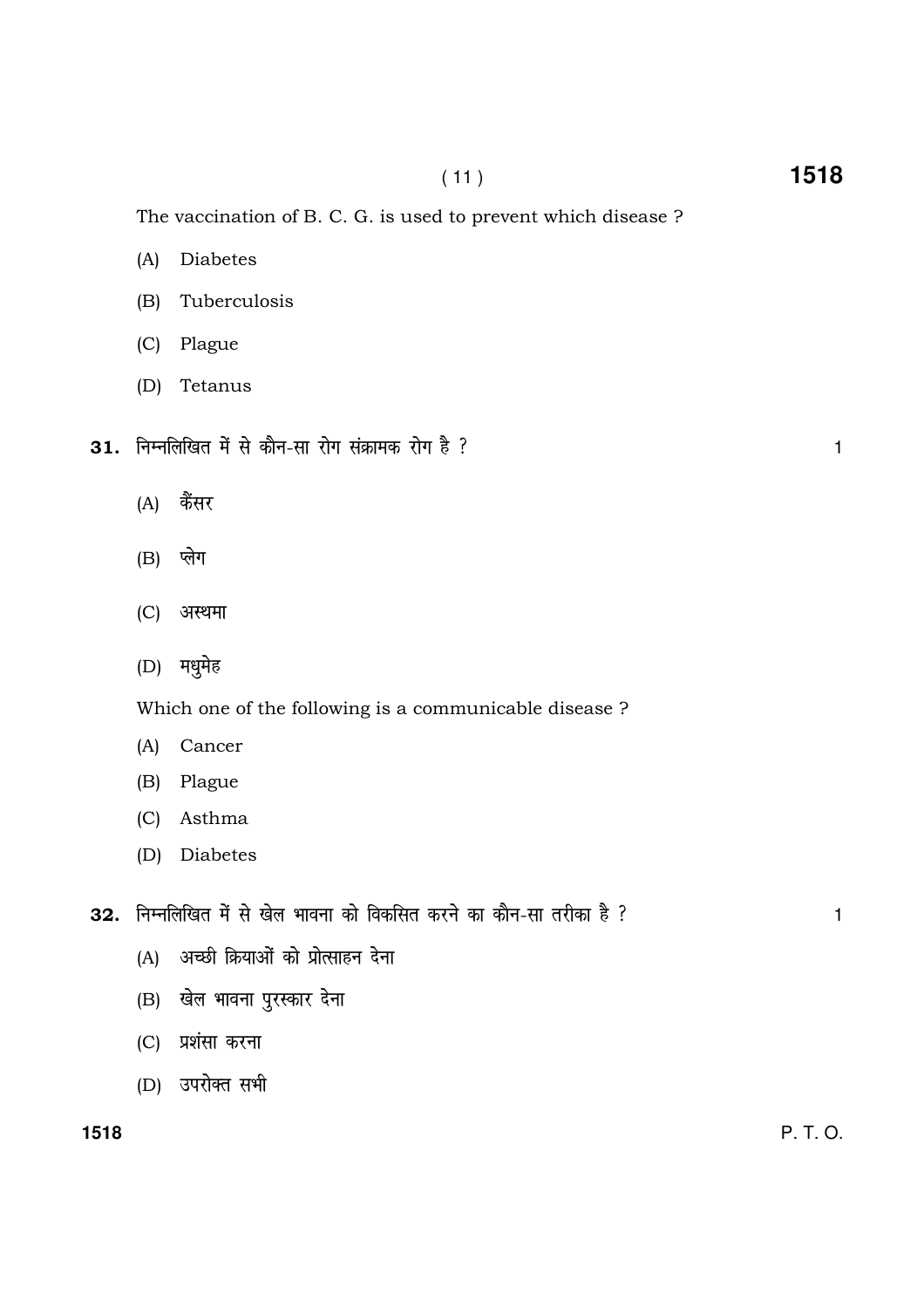Which one of the following is a technique to develop sportsman spirit ?

- (A) To encourage positive actions
- (B) Sportsmanship award
- (C) To praise
- (D) All of the above
- 33. fuEufyf[kr es a ls dkSu-lk y{k.k FkdkoV dk ugh <sup>a</sup>gS \ 1
	- (A) कार्यकुशलता में कमी
	- (B) निद्रा महसूस करना
	- (C) नाडी-पेशीय तालमेल में कमी
	- (D) व्यर्थ के पदार्थों का जमाव न होना

Which one of the following is **not** a symptom of fatigue ?

- (A) Lack of efficiency
- (B) Feeling sleep
- (C) Lack of neuro-muscular coordination
- (D) No accumulation of waste products
- $34.$  निम्नलिखित में से अस्थियों का कौन-सा कार्य है ?  $\,$ 
	- $(A)$  सहारा प्रदान करना
	- (B) सुरक्षा प्रदान करना
	- (C) खनिज का भण्डारण करना
	- (D) उपरोक्त सभी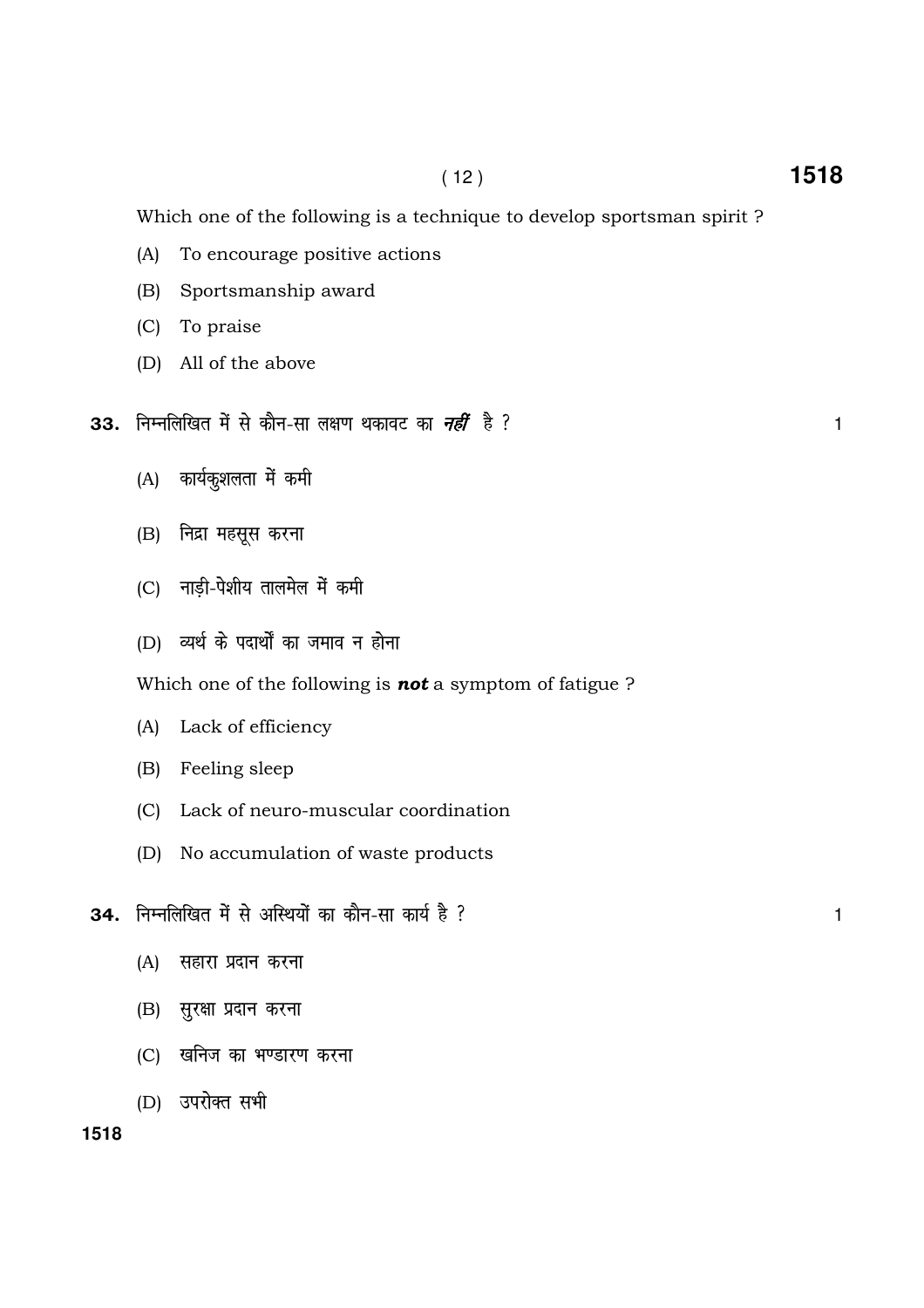Which one of the following is the function of bones?

- To provide support  $(A)$
- $(B)$ To provide protection
- $(C)$ To provide storage for minerals
- (D) All of the above

35. एच० क्लार्क द्वारा दिए गए शारीरिक शिक्षा के उद्देश्यों में से निम्नलिखित में से कौन-सा *नहीं* है ?  $\mathbf{1}$ 

- (A) शारीरिक पुष्टि
- (B) खाली समय का सदुपयोग
- (C) सामाजिक कुशलता
- (D) संस्कृति

Which one of the following is not the objective of Physical Education given by H. Clarke ?

- $(A)$ Physical Fitness
- $(B)$ Worthy use of leisure time
- Social efficiency  $(C)$
- (D) Culture

1518

 $P. T. O.$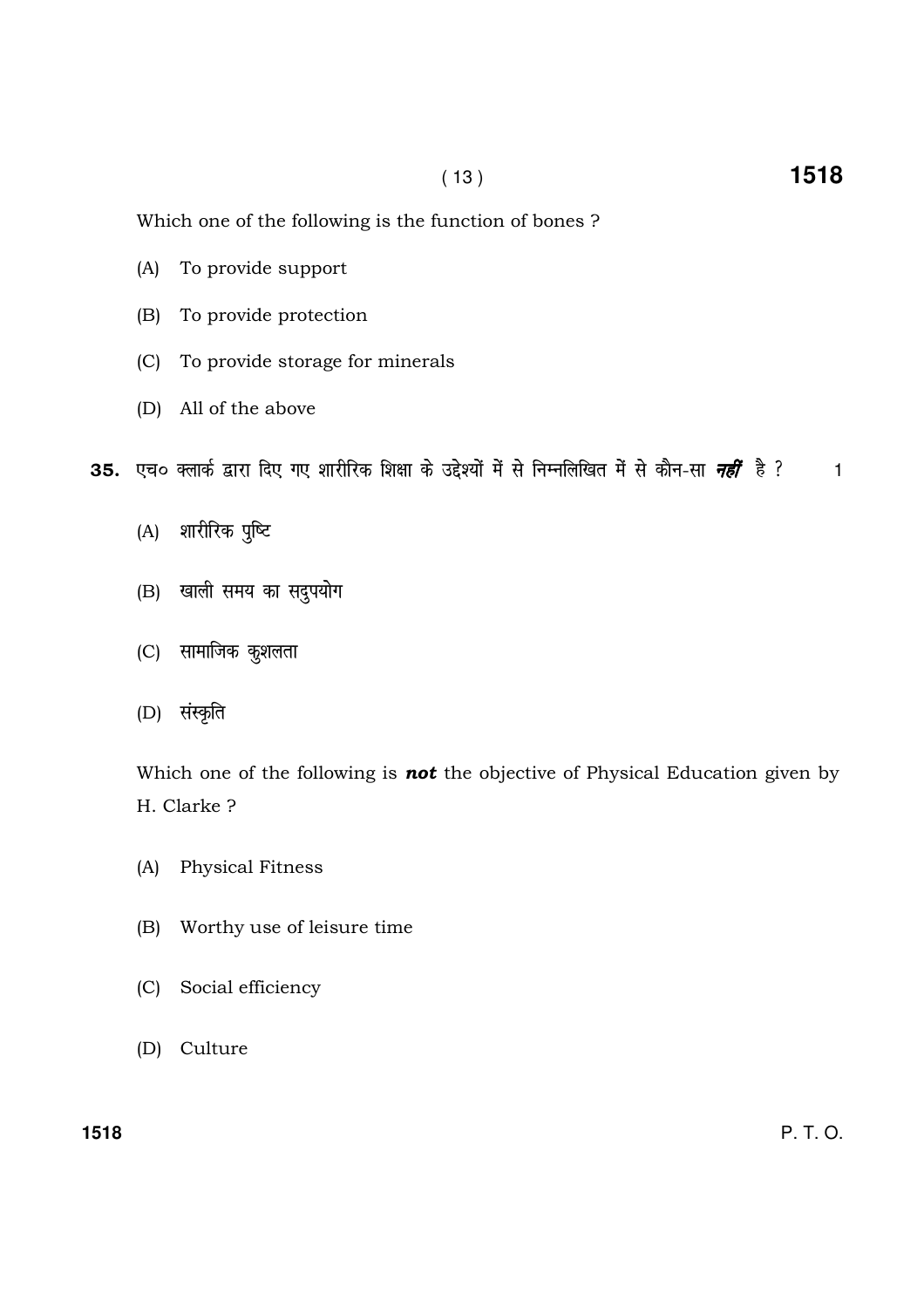( 14 ) **1518**

36. "स्वस्थ शरीर में ही स्वस्थ मन वास करता है।" यह किसका कथन है ?

- (A) अरस्तू
- (B) सुकरात
- (C) प्लेटो
- $(D)$  हीगल

"Sound mind dwells in a sound body." Whose statement is it ?

- (A) Aristotle
- (B) Socrates
- (C) Plato
- (D) Hegel

 $37.$  एक वयस्क के मस्तिष्क का भार कितना होता है ?

- $(A)$  1100 ग्राम
- $(B) 1200$  ग्राम
- $(C)$  1300 ग्राम
- $(D)$  1400 ग्राम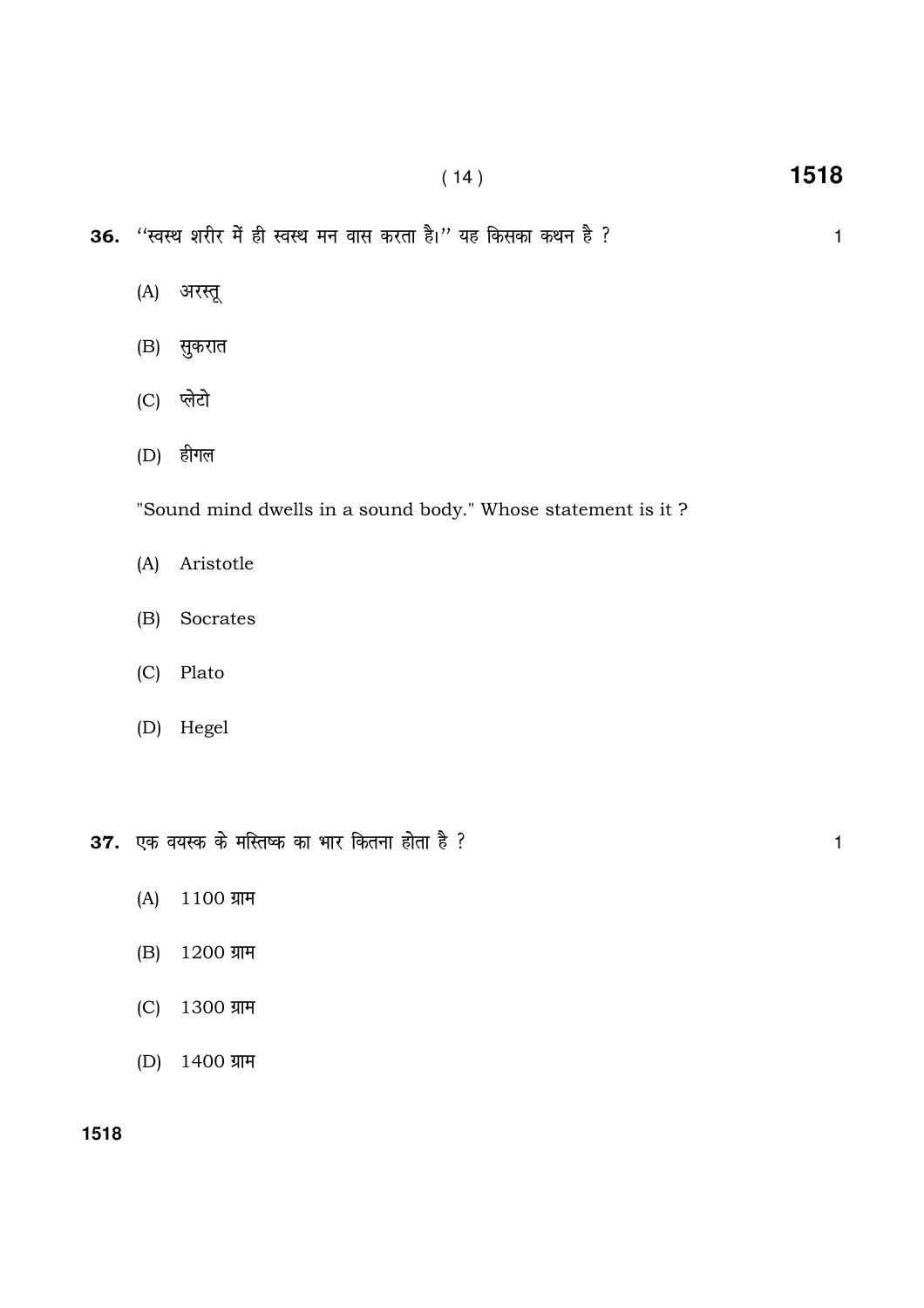What is the weight of an adult's brain ?

- (A) 1100 gm
- (B) 1200 gm
- (C) 1300 gm
- (D) 1400 gm

38. घुटनों का आपस में दूर रहना, कौन-सी आसन संबंधी विकृति है ?

- $(A)$  बो लैग्स
- $(B)$  नॉक नी
- $(C)$  चपटे पैर
- $(D)$  इनमें से कोई नहीं

In which postural deformity, Knees remain apart ?

- (A) Bow Legs
- (B) Knock Knee
- (C) Flat Foot
- (D) None of these
- 39. निम्नलिखित में से शारीरिक शिक्षा का कौन-सा महत्त्व है ? 2011 2011 2012 1
	- (A) अनुशासन बनाने में सहायक
	- (B) अच्छे व्यक्तित्व का निर्माण
	- (C) गति कौशलों के विकास में सहायक
	- (D) उपरोक्त सभी